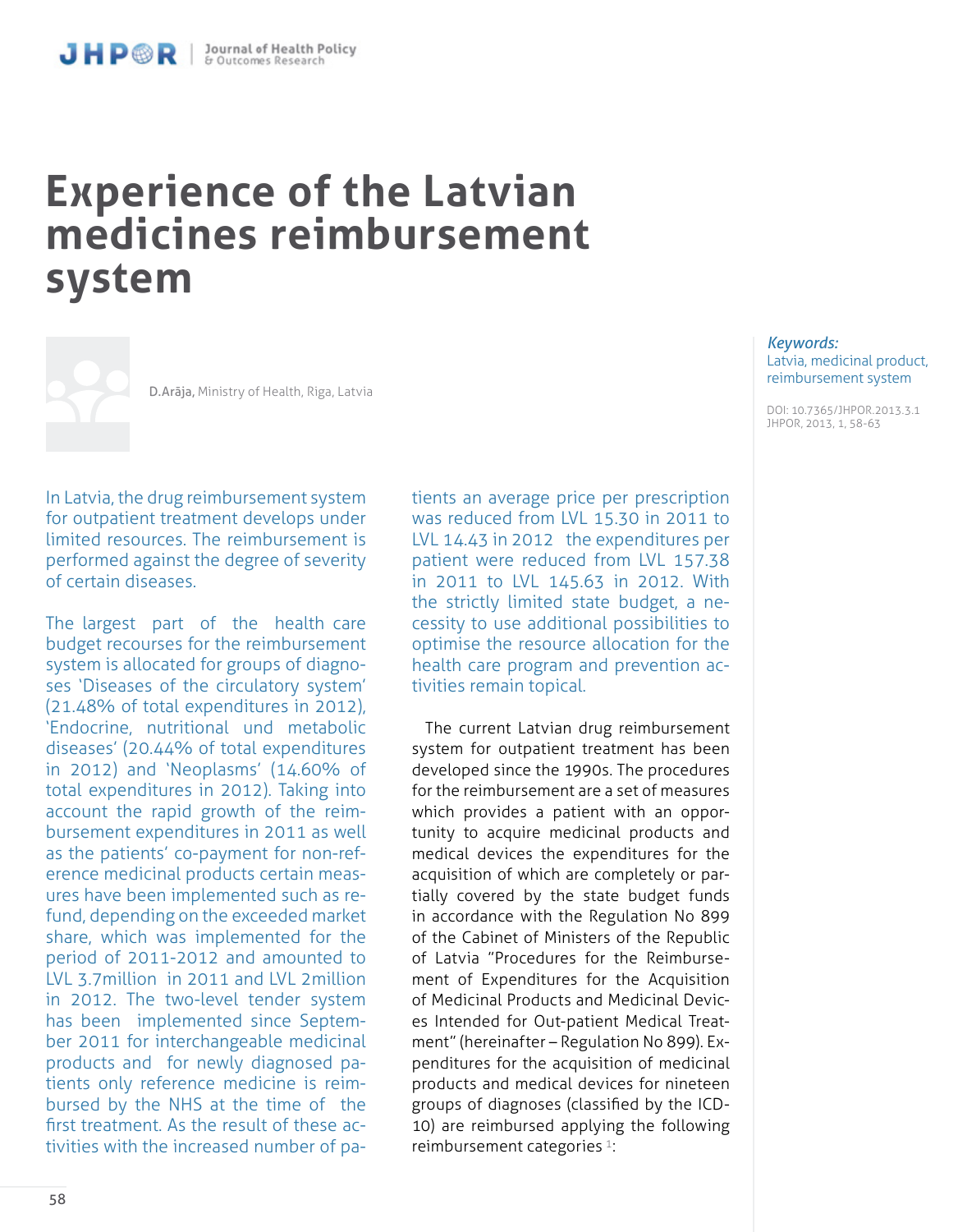## **Experience of the Latvian medicines reimbursement system**

- Category  $I -$  reimbursement in the amount of 100% provided it has been determined that a patient has a chronic, life-threatening disease or a disease, which causes serious irreversible disability and the medical treatment of which requires the use of the respective medicinal products in order to maintain the patient's vital functions;
- Category  $II$  reimbursement in the amount of 75% provided it has been determined that a patient has a chronic disease in the medical treatment of which the maintenance of the patient's vital functions is made difficult or which causes serious disability without the use of the respective medicinal products;
- Category III reimbursement in the amount of 50% provided it has been determined that a patient has a chronic or acute disease in the medical treatment of which the use of the respective medicinal products is necessary in order to maintain or improve the patient's state of health or in case where vaccines are paid for from the funds granted for reimbursement.Approximately 60% of the total state budget funds allocated for the reimbursement system are spent for Category I, 32% – for Category II and 8% – for the reimbursement Category III2. The largest portion of the health care budget recourses for the reimbursement system is allocated for group of diagnoses 'Diseases of the circulatory system' (21.48% of total expenditures in 2012),

#### and

*Table 1. State budget expenditures for reimbursement of outpatient treatment at the seven largest diagnoses groups (by amount of expenditures) in Latvia, 2010-2012 (prepared by the author, the source of the data of* 2,3*)*

| <b>EDUCATIONAL INSTITUTION</b>                                 | 2010                         |            | 2011                         |            | 2012                         |            |
|----------------------------------------------------------------|------------------------------|------------|------------------------------|------------|------------------------------|------------|
|                                                                | <b>ACTUAL EXPENDITURES</b>   |            | <b>ACTUAL EXPENDITURES</b>   |            | <b>ACTUAL EXPENDITURES</b>   |            |
|                                                                | <b>MILLION</b><br><b>LVL</b> | % OF TOTAL | <b>MILLION</b><br><b>LVL</b> | % OF TOTAL | <b>MILLION</b><br><b>LVL</b> | % OF TOTAL |
| <b>ENDOCRINE, NUTRITIONAL AND</b><br><b>METABOLIC DISEASES</b> | 16,04                        | 21,57%     | 16,72                        | 20,27%     | 16,67                        | 20,44%     |
| <b>DISEASES OF THE CIRCULATORY</b><br><b>SYSTEM</b>            | 14,39                        | 19,35%     | 18,12                        | 21,96%     | 17,52                        | 21,48%     |
| <b>NEOPLASMS</b>                                               | 10,17                        | 13,68%     | 11,84                        | 14,35%     | 11,91                        | 14,60%     |
| <b>DISEASES OF THE NERVOUS</b><br><b>SYSTEM</b>                | 5,85                         | 7,87%      | 5,89                         | 7,14%      | 6,02                         | 7,38%      |
| <b>DISEASES OF THE RESPIRATORY</b><br><b>SYSTEM</b>            | 4,28                         | 5,76%      | 4,54                         | 5,50%      | 4,62                         | 5,67%      |
| <b>MENTAL AND BEHAVIOURAL</b><br><b>DISORDERS</b>              | 4,24                         | 5,70%      | 4,23                         | 5,13%      | 3,56                         | 4,37%      |
| <b>INFECTIONS AND PARASITIC</b><br><b>DISEASES</b>             | 3,85                         | 5,18%      | 5,32                         | 6,45%      | 4,90                         | 6,01%      |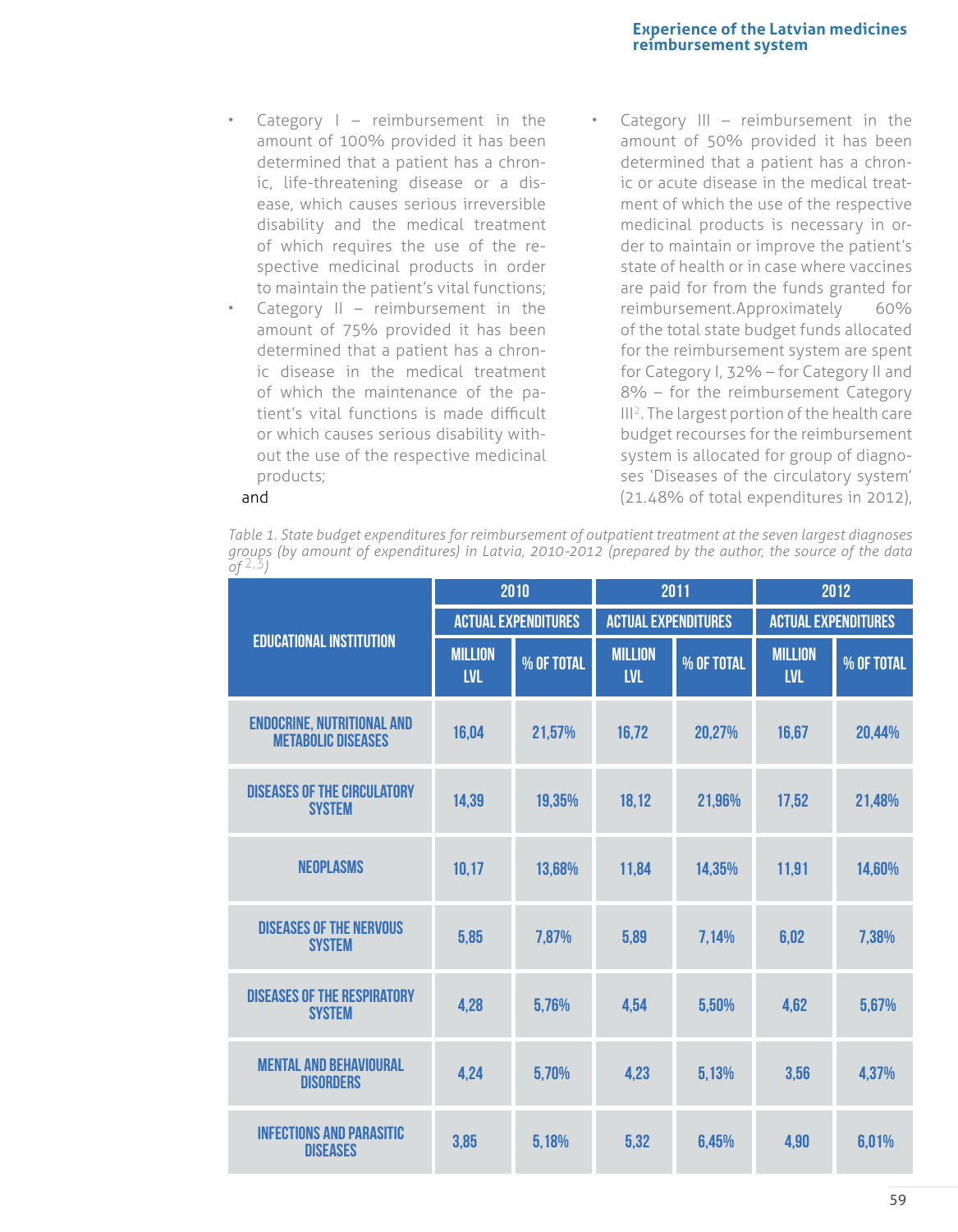'Endocrine, nutritional und metabolic diseases' (20.44% of total expenditures in 2012) and 'Neoplasms' (14.60% of total expenditures in 2012) (Table  $1$ <sup>3</sup>.

The list of reimbursable medicinal products consists of three parts – List A, List B and List C. The list of reimbursable medicinal products is drawn up according to the following basic principles  $1$ :

- List A includes medicinal products of equal therapeutic efficiency within the scope of the common name of the medicinal products or the pharmacotherapeutic group of the medicinal products and medical devices of the same type of the use (reference price system);
- List B includes such medicinal products and medical devices, which are not interchangeable;

#### and

List C includes such medicinal products and medical devices, costs of which for medical treatment of one patient exceed 3 000 LVL per year and pharmaceutical companies have to provide patients with medicinal products for at least 10% of the amount payable from state funds.

In order to include medicinal products and medical devices into the list of reimbursable medicinal products, the marketing authorisation holder (MAH) submits a written application to the National Health Service (NHS) containing clinical information (a summary of clinical trials, indications, target groups of patients etc.) pharmacoeconomic information (pharmacoeconomic calculations in accordance with the Baltic guidelines for the economic evaluation of the medicinal products (Estonia, Latvia, Lithuania) which came into force in 2002, information regarding the sales prices, calculation of the anticipated consumption of funds granted for reimbursement, including the comparative therapy and the number of patients as well as the calculation regarding the probable quantity and the estimated turnover of the medicinal products to be sold in Latvia in accordance with the procedures of reimbursement).

While examining an application regarding the inclusion of medicinal products or medical devices into the list of reimbursable medicinal products, the NHS performs a medical assessment and economic assessment. The economic assessment includes the following evaluation<sup>1</sup>:

- 1. treatment expenses, in using the relevant medicinal products or medical devices, and their effects upon the funds granted for the health care including reimbursement (including the effects of possible adverse reactions caused by the use of the medicinal products or medical devices during the course of treatment and the treatment costs);
- 2. therapeutic efficiency and costs of the new common medicinal product names in comparison with another type of available treatment in accordance with the Baltic guidelines for economic evaluation of the medicinal products

## and

3. prices of medicinal products and medical devices in comparison with prices of the respective medicinal products and medical devices in certain European Union Member States.

Prices of reimbursed medicines are negotiated between the NHS and the MAHs. A general principle in accordance with the Regulation No 899 is that prices should not exceed the prices in Estonia and Lithuania and the third lower price in the Czech Republic, Denmark, Hungary, Rumania and Slovak Republic. The limited mark-ups for wholesalers and pharmacies are applied. The number of patients treated through the reimbursement system rises every year. The biggest number of patients is treated through the reimbursement system in the group of diagnoses for 'Diseases of the cir-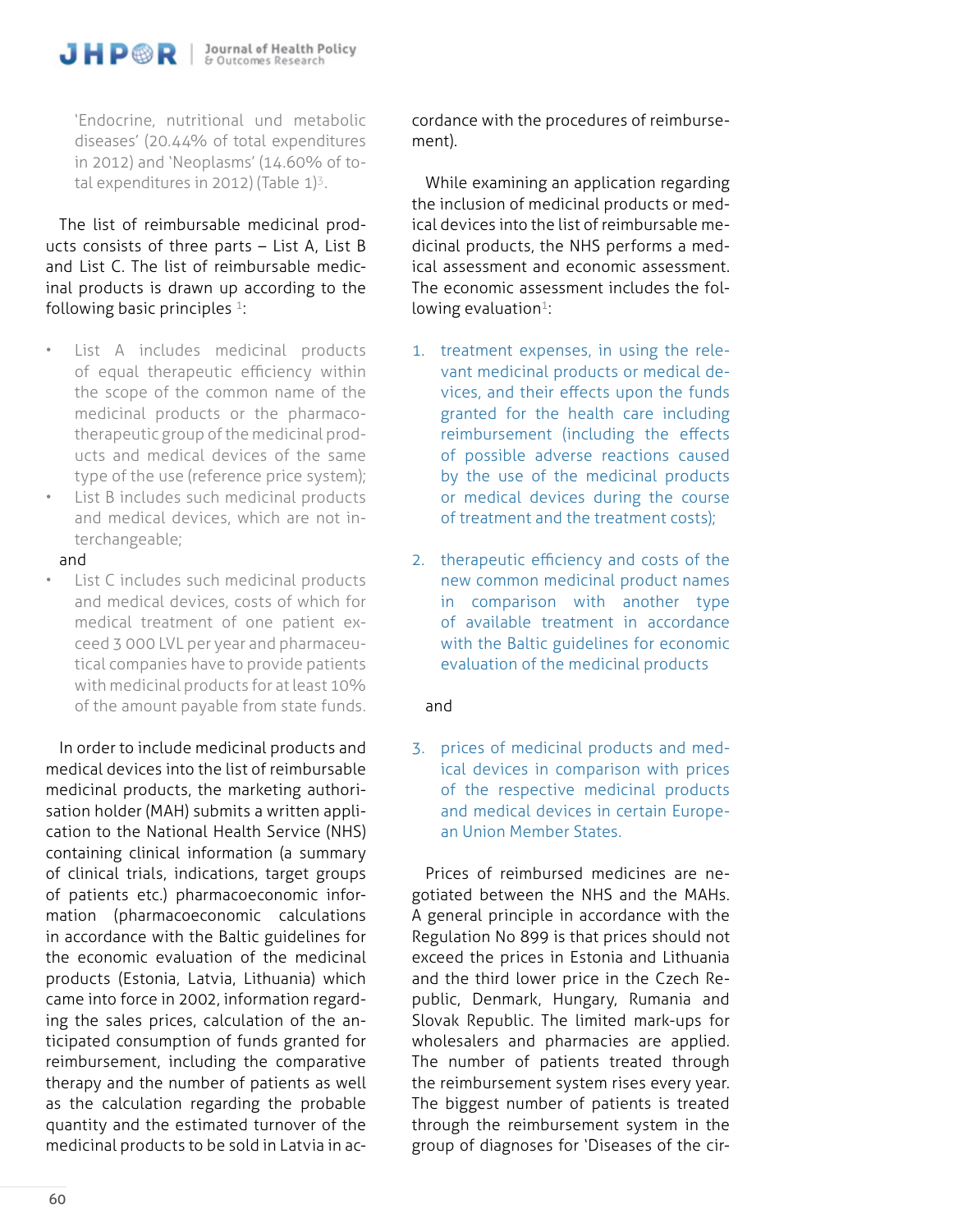## **Experience of the Latvian medicines reimbursement system**

| 358392<br>380019<br>395436<br>Diseases of the circulatory system                        |      |  |  |  |  |
|-----------------------------------------------------------------------------------------|------|--|--|--|--|
| 116442<br>124551<br>133560<br>Endocrine, nutritional and metabolic diseases             |      |  |  |  |  |
| 70140<br>67379<br>74245<br>Diseases of the respiratory system                           |      |  |  |  |  |
| 47448<br>50059<br>43590<br>Diseases of the eye and adnexa                               |      |  |  |  |  |
| 34495<br>36515<br>36303<br>Diseases of the musculoskeletal system and connective tissue |      |  |  |  |  |
| 29277<br>29696<br>29575<br>Diseases of the nervous system                               |      |  |  |  |  |
| 25356<br>28316<br>30239<br>Diseases of the genitourinary system                         |      |  |  |  |  |
| 24198<br>21211<br>21661<br>Mental and behavioural disorders                             |      |  |  |  |  |
| 18768<br>19307<br>19834<br>Neoplasms                                                    |      |  |  |  |  |
| 8605<br>8848<br>8768<br>Diseases of the digestive system                                |      |  |  |  |  |
| 8768<br>Diseases of the digestive system<br>8848<br>8605<br>.9834                       |      |  |  |  |  |
| Neoplasms<br>9307<br>8768                                                               |      |  |  |  |  |
| 21661<br>Mental and behavioural disorders<br>21211<br>24198                             |      |  |  |  |  |
| 30239<br>Diseases of the genitourinary system<br>28316<br>25356                         |      |  |  |  |  |
| 29575<br>Diseases of the nervous system<br>29696<br>$\blacksquare$ 2010                 |      |  |  |  |  |
| 36303<br>Diseases of the musculoskeletal system and connective tissue<br>36515          | 2011 |  |  |  |  |
| $\blacksquare$ 2012<br>34495                                                            |      |  |  |  |  |
| 50059<br>Diseases of the eye and adnexa<br>47448<br>3590                                |      |  |  |  |  |
| 74245<br>Diseases of the respiratory system<br>70140<br>67379                           |      |  |  |  |  |
| 133560<br>Endocrine, nutritional and metabolic diseases<br>124551<br>116442             |      |  |  |  |  |
| 395436<br>Diseases of the circulatory system<br>380019<br>358392                        |      |  |  |  |  |
| 0<br>100000 200000 300000 400000 500000                                                 |      |  |  |  |  |

*Figure 1. Number of patients treated in reimbursement system for outpatient treatment at ten largest*  diagnoses groups (by number of patients) in Latvia, 2010-2012 (prepared by author, using the data of <sup>2,3</sup>)

*Table 2.Total state budget expenditures for reimbursement of outpatient treatment and number of patients treated in Latvia, 2010-2012 (prepared by author, using the data of* 2,3*)*

| <b>YEAR</b> | <b>NUMBER OF PATIENTS</b><br><b>TREATED</b> | <b>STATE BUDGET</b><br><b>EXPENDITURES, LVL</b> | <b>EXPENDITURES</b><br><b>PER PATIENT, LVL</b> | <b>EXPENDITURES PER</b><br><b>PRESCRIPTION, LVL</b> |
|-------------|---------------------------------------------|-------------------------------------------------|------------------------------------------------|-----------------------------------------------------|
| 2010        | 505773                                      | 74358648                                        | 147,02                                         | 14,39                                               |
| 2011        | 524282                                      | 82513870                                        | 157,38                                         | 15,30                                               |
| 2012        | 559978                                      | 81551251                                        | 145,63                                         | 14,43                                               |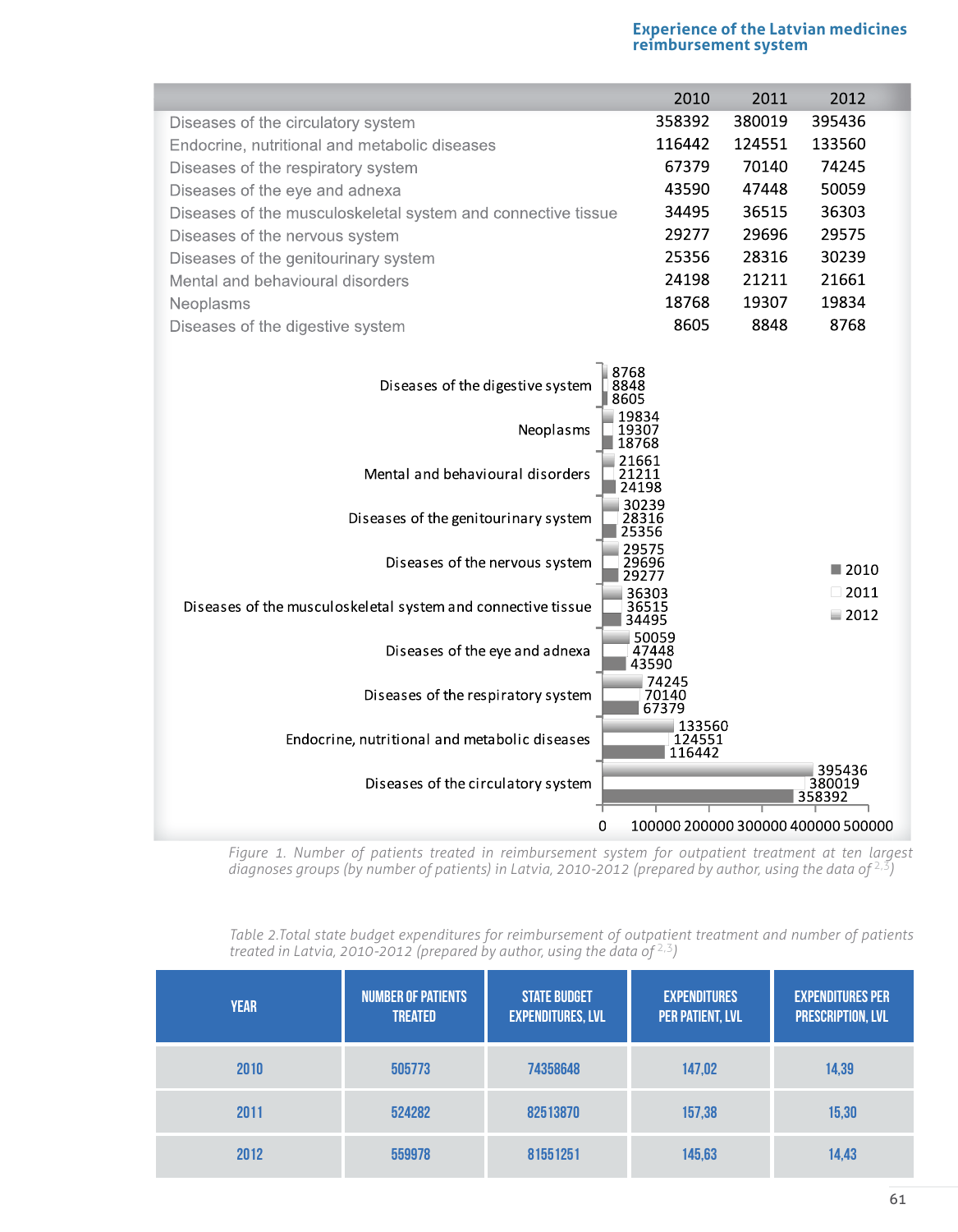culatory system', 'Endocrine, nutritional and metabolic diseases' and 'Diseases of the respiratory system' (Figure 1).

Taking into account the rapid growth of the reimbursement expenditures in 2011 (Table 2), as well as the increased patients' co-payment for non-reference medicinal products (Figure 2) the certain measures have been implemented $1.3$ :

- Pay-back system has been implemented for the period of 2011-2012, in accordance with that the MAHs, depending on their market share, had to compensate to the NHS a certain degree if the annual medicines budget is exceeded. This pay-back system amounted to LVL 3.7 million in 2011 and LVL 2 million in 2012.
- The two-level tender system has been implemented for medicinal products of List A, as well as for newly diagnosed patients only a reference medicine is reimbursed by the NHS at the first time of treatment since September 2011. As the result of these activities in circumstances of the increased number of patients (Table 2), the average price per prescription was reduced from LVL 15.30 in 2011 to LVL 14.43 in 2012, as well as the expenditures per patient were reduced from LVL 157.38 in 2011 to LVL 145.63 in 2012.

The National Health Service, on the basis of the decision of the doctors' council of the relevant treatment field, is entitled to take a decision regarding the reimbursement of expenditures for the acquisition

|                                                                                            | 2007  | 2008  | 2009  | 2010  | 2011  |  |
|--------------------------------------------------------------------------------------------|-------|-------|-------|-------|-------|--|
| Common amount of co-payment, mil<br>LVL                                                    | 12,67 | 16,24 | 23,11 | 24,24 | 21,49 |  |
| Co-payment according to<br>reimbursement criteria, mil LVL<br>Co-payment for non-reference | 7.52  | 9.82  | 15.57 | 15.05 | 12.13 |  |
| medicines,<br>mil LVL                                                                      | 5.14  | 6.43  | 7.54  | 9.18  | 9,36  |  |



*Figure 2. Patients' co-payment tendencies in reimbursement system for outpatient treatment in Latvia, 2007- 2011*<sup>3</sup>